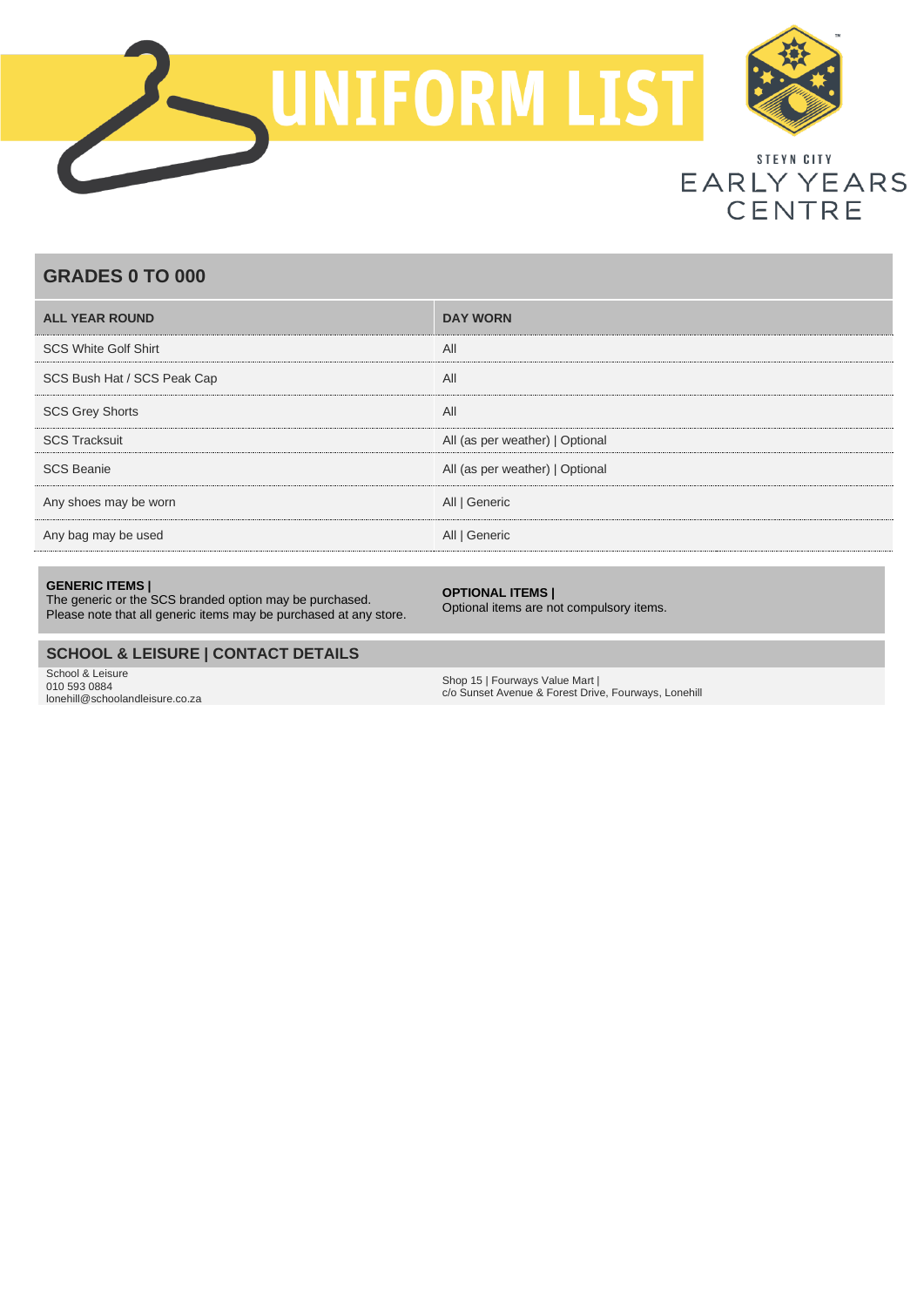

UNIFORM LIST



STEYN CITY PREPARATORY

| <b>GRADES 1 TO 3</b>                                                                                                                                                         |                                                             | <b>GRADES 4 TO 7</b>                                                                                                                                                      |                                                             |
|------------------------------------------------------------------------------------------------------------------------------------------------------------------------------|-------------------------------------------------------------|---------------------------------------------------------------------------------------------------------------------------------------------------------------------------|-------------------------------------------------------------|
| <b>ALL YEAR ROUND</b>                                                                                                                                                        | <b>DAY WORN</b>                                             | <b>ALL YEAR ROUND</b>                                                                                                                                                     | <b>DAY WORN</b>                                             |
| <b>SCS Stone Culottes / Skorts / Shorts /</b><br><b>Long Pants</b><br>- Students may wear their preference                                                                   | All (as per weather)                                        | <b>SCS Stone Culottes / Skorts / Shorts / Long</b><br><b>Pants</b><br>- Students may wear their preference                                                                | All (as per weather)                                        |
| <b>SCS White Prep Golf Shirt</b><br>- Worn tucked in                                                                                                                         | All   Including PE<br>Lessons                               | <b>SCS White Prep Blouse (worn out) /</b><br><b>SCS White Prep Short Sleeve Formal Shirt</b><br>(worn tucked in)                                                          | All                                                         |
|                                                                                                                                                                              |                                                             | <b>SCS White Long Sleeve Formal White Shirt</b><br>- Worn tucked in                                                                                                       | All   Optional   Generic                                    |
| White Long Sleeve Formal White Shirt<br>- Worn tucked in                                                                                                                     | All   Optional   Generic                                    | <b>SCS Charcoal Prep Blazer</b>                                                                                                                                           | Formal Days &<br><b>Assemblies</b>                          |
| <b>Short White Ankle Socks/Black tights</b><br>- Worn with culottes/skorts/long pants                                                                                        | All   Generic                                               | <b>Short White Ankle Socks/Black tights</b><br>- Worn with culottes/skorts/long pants                                                                                     | All   Generic                                               |
| <b>SCS Black Long socks</b><br>- Worn with shorts/culottes                                                                                                                   | All                                                         | <b>SCS Black Long socks</b><br>- Worn with shorts/culottes                                                                                                                | All (as per weather)                                        |
| <b>Black School Shoes</b>                                                                                                                                                    | All   Generic                                               | <b>Black School Shoes</b>                                                                                                                                                 | All   Generic                                               |
| <b>SCS Charcoal &amp; Teal School Jersey</b>  <br>Sleeveless or Long Sleeved                                                                                                 | All (as per weather)  <br>Optional                          | <b>SCS Charcoal &amp; Teal School Jersey  </b><br>Sleeveless or Long Sleeved                                                                                              | All (as per weather)  <br>Optional                          |
| <b>SCS Tracksuit Jacket</b><br>- May be worn without tracksuit pants                                                                                                         | All (as per weather)  <br>PE Lessons & Sports  <br>Optional | <b>SCS Tracksuit Jacket</b><br>- May be worn without tracksuit pants                                                                                                      | All (as per weather)  <br>Optional                          |
| <b>SCS Tracksuit Pants</b><br>- May be worn without tracksuit jacket                                                                                                         | All (as per weather)  <br>PE Lessons & Sports  <br>Optional | <b>SCS Tracksuit Pants</b><br>- May be worn without tracksuit jacket                                                                                                      | All (as per weather)  <br>PE Lessons & Sports  <br>Optional |
| <b>SCS Grey Prep Sports Shorts</b>                                                                                                                                           | PE Lessons                                                  | <b>SCS White Prep Golf Shirt</b><br>- Worn tucked in                                                                                                                      | PE Lessons & Sports                                         |
| - Students may come to school in PE kit<br>on PE Days                                                                                                                        |                                                             | <b>SCS Grey Prep Sports Shorts/Skorts</b><br>- Students may wear their preference                                                                                         | PE Lessons & Sports                                         |
| <b>Takkies</b>                                                                                                                                                               | PE Lessons & Sports  <br>Generic                            | <b>Takkies</b>                                                                                                                                                            | PE Lessons & Sports  <br>Generic                            |
| Hair Accessories   Any School Colour<br>- Refer to the SCS Policy                                                                                                            | Generic                                                     | Hair Accessories   Any School Colour<br>- Refer to the SCS Policy                                                                                                         | Generic                                                     |
| <b>SCS Peak Cap / Bush Hat</b>                                                                                                                                               | All                                                         | <b>SCS Peak Cap</b>                                                                                                                                                       | All                                                         |
| <b>SCS Beanie</b><br>- Worn outdoors only                                                                                                                                    | All (as per weather)  <br>Optional                          | <b>SCS Beanie</b><br>- Worn outdoors only                                                                                                                                 | All (as per weather)  <br>Optional                          |
| <b>SCS Scarf</b>                                                                                                                                                             | All (as per weather)  <br>Optional                          | <b>SCS Scarf</b>                                                                                                                                                          | All (as per weather)  <br>Optional                          |
| <b>Black Woollen Gloves</b>                                                                                                                                                  | All (as per weather)  <br>Optional   Generic                | <b>Black Woollen Gloves</b>                                                                                                                                               | All (as per weather)  <br>Optional   Generic                |
| <b>SCS Black Belt</b>                                                                                                                                                        | Optional   Generic                                          | <b>Black Belt</b>                                                                                                                                                         | Optional   Generic                                          |
| <b>SCS School Bag / SCS Sports Bag</b>                                                                                                                                       | All   Generic                                               | <b>SCS School Bag / SCS Sports Bag</b>                                                                                                                                    | All   Generic                                               |
| Umbrella, Black Drimac, or Black<br>Raincoat<br>- In the event of rain, an umbrella may be<br>used or a black drimac or raincoat may be<br>used but must be removed in class | All (as per weather)  <br>Optional   Generic                | Umbrella, Black Drimac, or Black Raincoat<br>- In the event of rain, an umbrella may be used<br>or a black drimac or raincoat may be used but<br>must be removed in class | All (as per weather)  <br>Optional   Generic                |

### **GENERIC ITEMS |**

The generic or the SCS branded option may be purchased. Please note that all generic items may be purchased at any store.

## **SCHOOL & LEISURE | CONTACT DETAILS**

School & Leisure 010 593 0884 lonehill@schoolandleisure.co.za

#### **OPTIONAL ITEMS |**

Optional items are not compulsory items.

Shop 15 | Fourways Value Mart | c/o Sunset Avenue & Forest Drive, Fourways, Lonehill